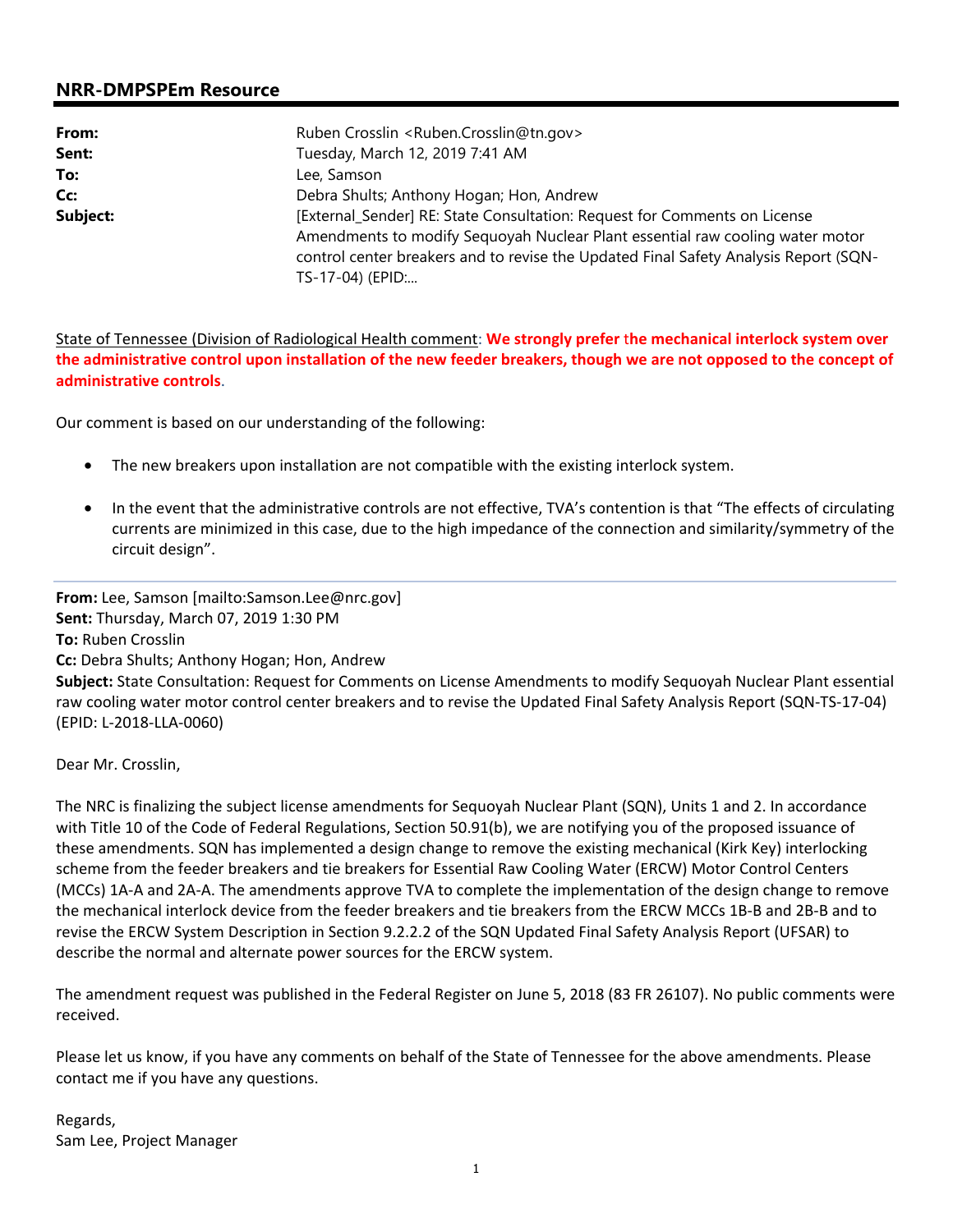Division of Operating Reactor Licensing Office of Nuclear Reactor Regulation 301-415-3168